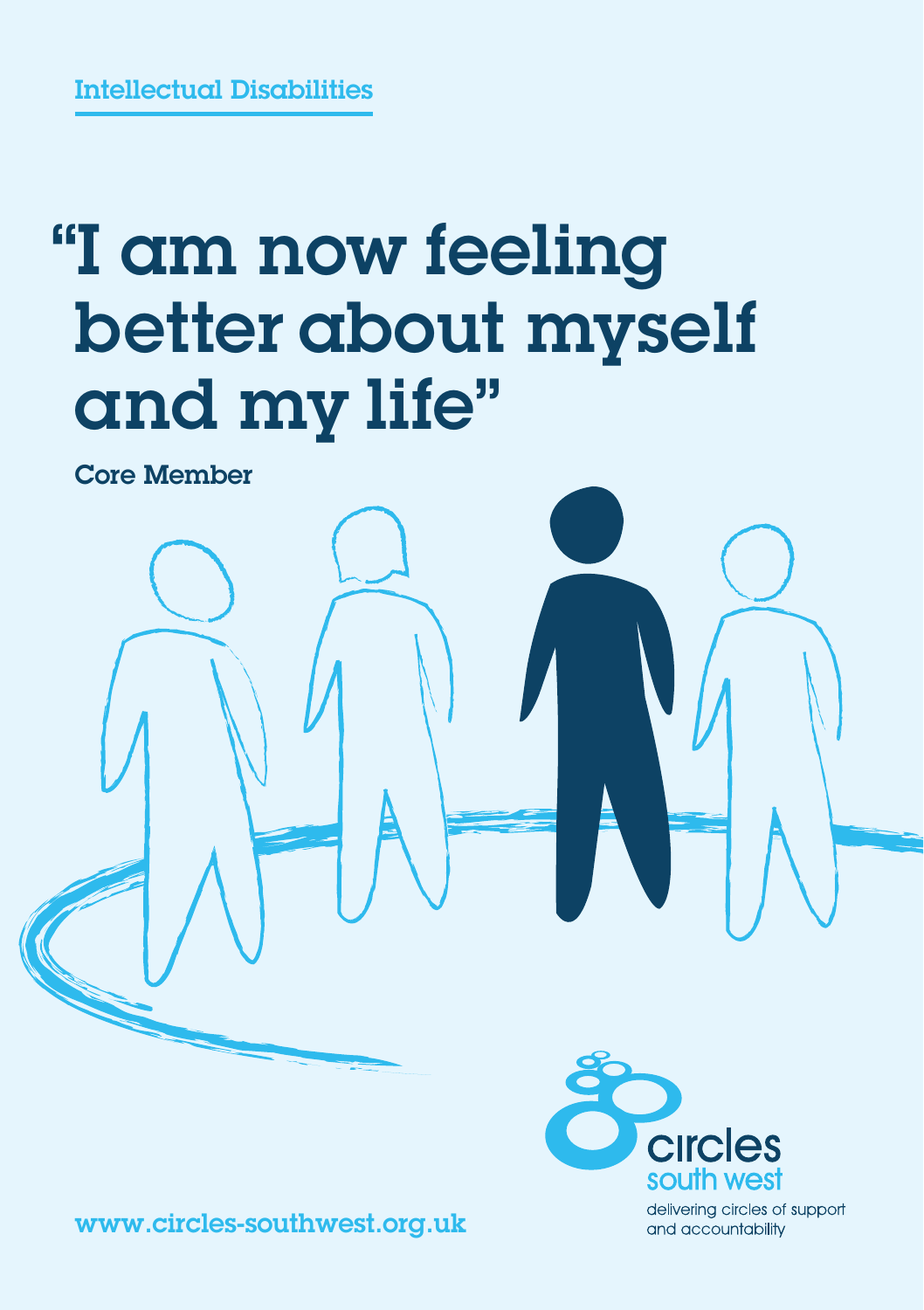## Circles can help you

- If you have been in trouble because of your sexual behaviour.
- If you have a learning disability.
- If you find it difficult to make friends and often feel lonely.
- If you want to change.
- If you want to stay safe and move on with your life.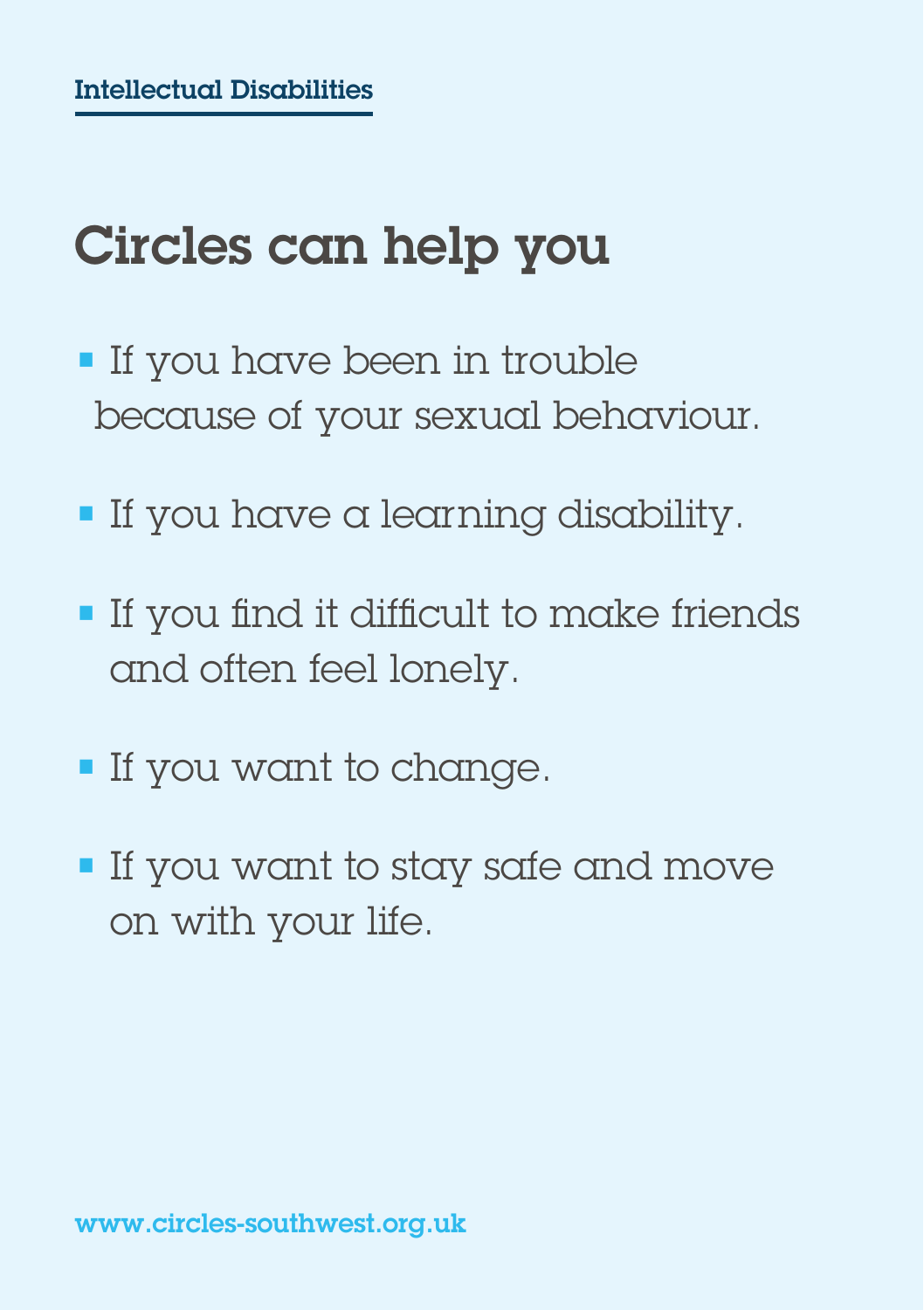Circles South West supports people who have been in trouble because of their sexual behaviour. We provide support to people who have a learning disability.

Our volunteers will meet you once a week for around an hour to talk through things that are worrying you or that you find difficult. They are trained to support you and will help you stay out of trouble. You would meet the same volunteers at a safe local meeting place for 12 to 18 months.

The first step is to talk to your probation officer, psychologist or a police officer. They will contact us at Circles South West and fill out a form for you. We will then contact you to arrange a meeting.